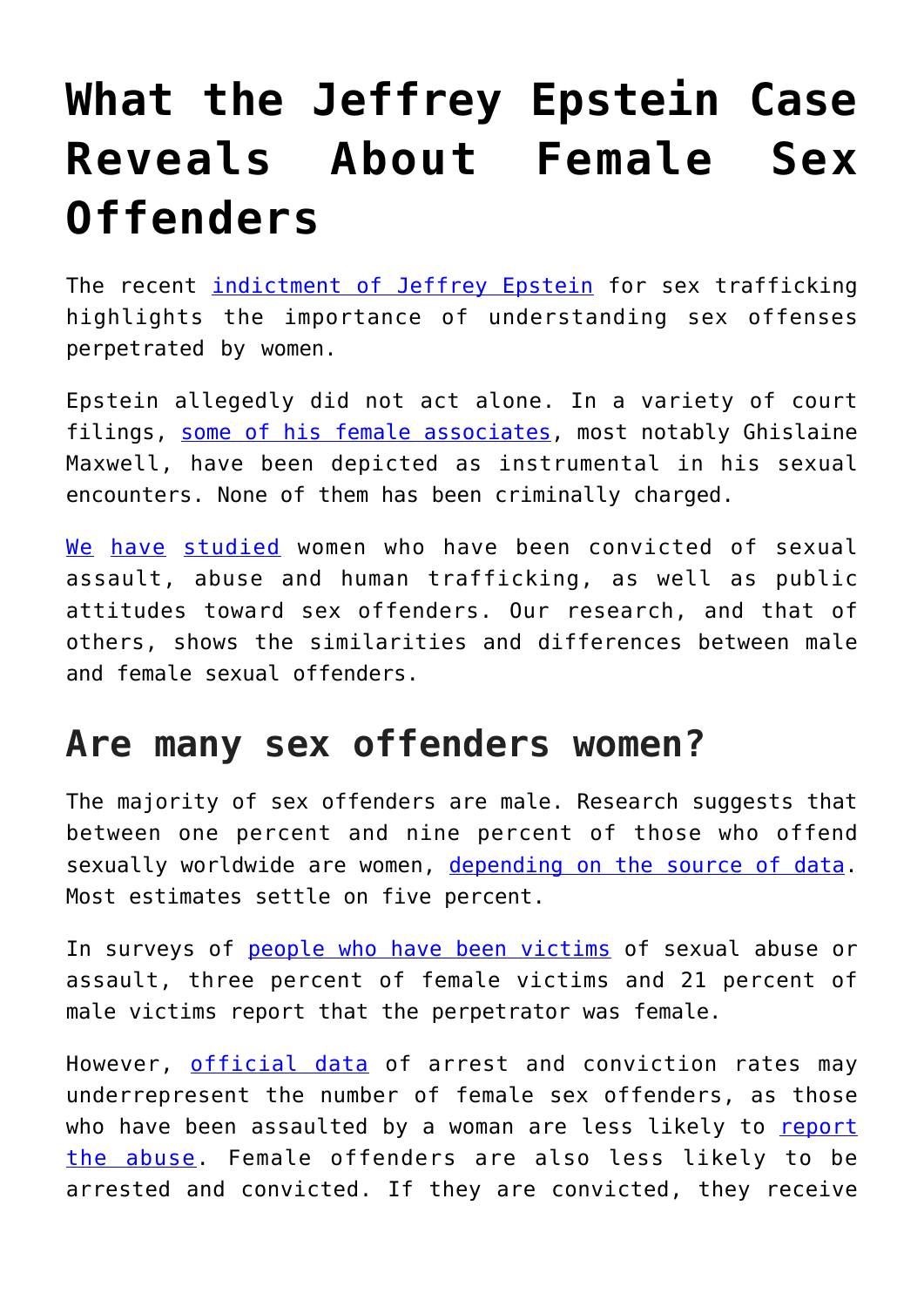shorter sentences [than male offenders](https://doi.org/10.1177/1557085111430214).

[Women who commit sexual offenses](https://doi.org/10.1177/0886260518772110) differ from men in many ways. Female offenders are more likely to offend in child care contexts, including being a babysitter or teacher. Women are more likely than men to be the parent or guardian of the victim.

The victims of female offenders are often younger than those of male offenders, and female offenders are equally likely to offend against female and male victims. In contrast, male offenders overwhelmingly offend against female victims, and more often in marriage or dating relationships.

However, the most striking difference is that female offenders are six times more likely than male offenders to have a cooffender.

## **What is co-offending?**

When two or more people participate in the abuse of the same victim, they are co-offenders.

Women may be involved by recruiting and coaxing the victims into dangerous situations and helping to provide a sense of safety for the victims. They may coerce or manipulate the victim, or perpetrate sexually abusive behaviors in front of, or at the same time as, the male abuser.

Accusers in the Epstein cases allege that [his female co](https://www.nytimes.com/2019/08/29/nyregion/jeffrey-epstein-ghislaine-maxwell.html)[offenders](https://www.nytimes.com/2019/08/29/nyregion/jeffrey-epstein-ghislaine-maxwell.html) engaged in all of these [forms of abuse.](https://www.usatoday.com/story/news/2019/08/23/jeffrey-epstein-estate-prosecution-maxwell-jail-suicide-inner-circle/2018552001/)

Women co-offend for many reasons. Some may abuse victims for reasons [similar to male offenders](https://www.smart.gov/SOMAPI/sec1/ch3_typology.html) - for example, to gain power, to retaliate against someone, or due to sexual deviance.

However, many are coerced or forced by the male co-offender. Many are threatened or physically abused to force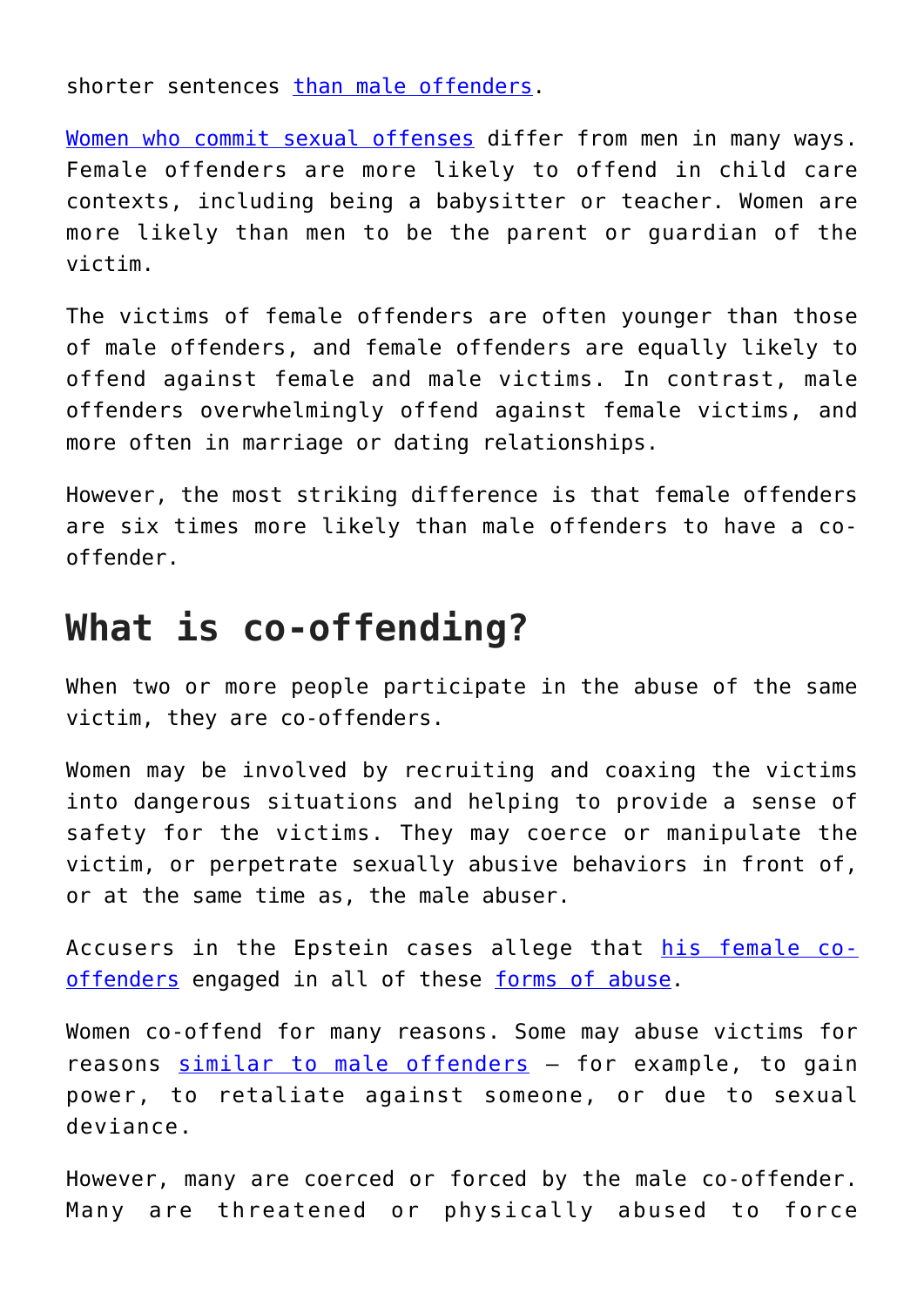participation. Others participate in exchange for money or drugs.

Women who co-offend are different from those who offend alone in many ways. More have traumatic childhoods and strained relationships with parents due to parents being divorced, in prison or abusing drugs or alcohol. They are also more likely to be in a violent relationship with a husband or boyfriend, who is often the co-offender.

[Women who are coerced](http://doi.org/10.1891/0886-6708.33.1.53) to participate in sexual abuse are also more likely than women who are not coerced to have experienced physical, emotional or sexual abuse in childhood, as well as adult relationships that involved intimidation, stalking or sexual abuse.

## **What should be done?**

In testimony and interviews, alleged victims of Epstein report that the presence of the women prior to and during the assaults [made them feel that they were safe.](https://www.nytimes.com/2019/08/26/podcasts/the-daily/epstein-maxwell-farmer-sisters.html) They [questioned](https://www.theatlantic.com/entertainment/archive/2019/08/ghislaine-maxwell-jeffrey-epstein-roger-ailes-judy-laterza-serena-waterford-handmaids-tale/596236/) [their feelings](https://www.theatlantic.com/entertainment/archive/2019/08/ghislaine-maxwell-jeffrey-epstein-roger-ailes-judy-laterza-serena-waterford-handmaids-tale/596236/) that what was happening was actually rape or sexual assault. They report ignoring red flags because, if another woman was there who acted as if the situation was normal, they must be wrong in feeling violated. They also [reported threats](https://www.businessinsider.com/new-epstein-accusers-suit-ghislaine-maxwell-massage-book-coach-girls-2019-8) against them if they did not comply.

[One accuser](https://www.nytimes.com/2019/08/26/podcasts/the-daily/epstein-maxwell-farmer-sisters.html) described a situation in which she was allegedly assaulted with Maxwell nearby, stating, "I felt like she was aware of it. So again, there was this safety in that the door was open. And so I felt like she could have easily been aware of what he was doing and [was] fine with it."

None of Epstein's female associates has [been indicted](https://www.businessinsider.com/ghislaine-maxwell-criminal-charges-jeffrey-epstein-sex-trafficking-conspiracy-2019-8).

Media accounts of female offenders, particularly teachers who abuse male students, [minimize the effect on the victims](https://www.telegraph.co.uk/women/life/truth-female-sex-offenders/) and eroticize the offenders. Cases of adult women having sexual